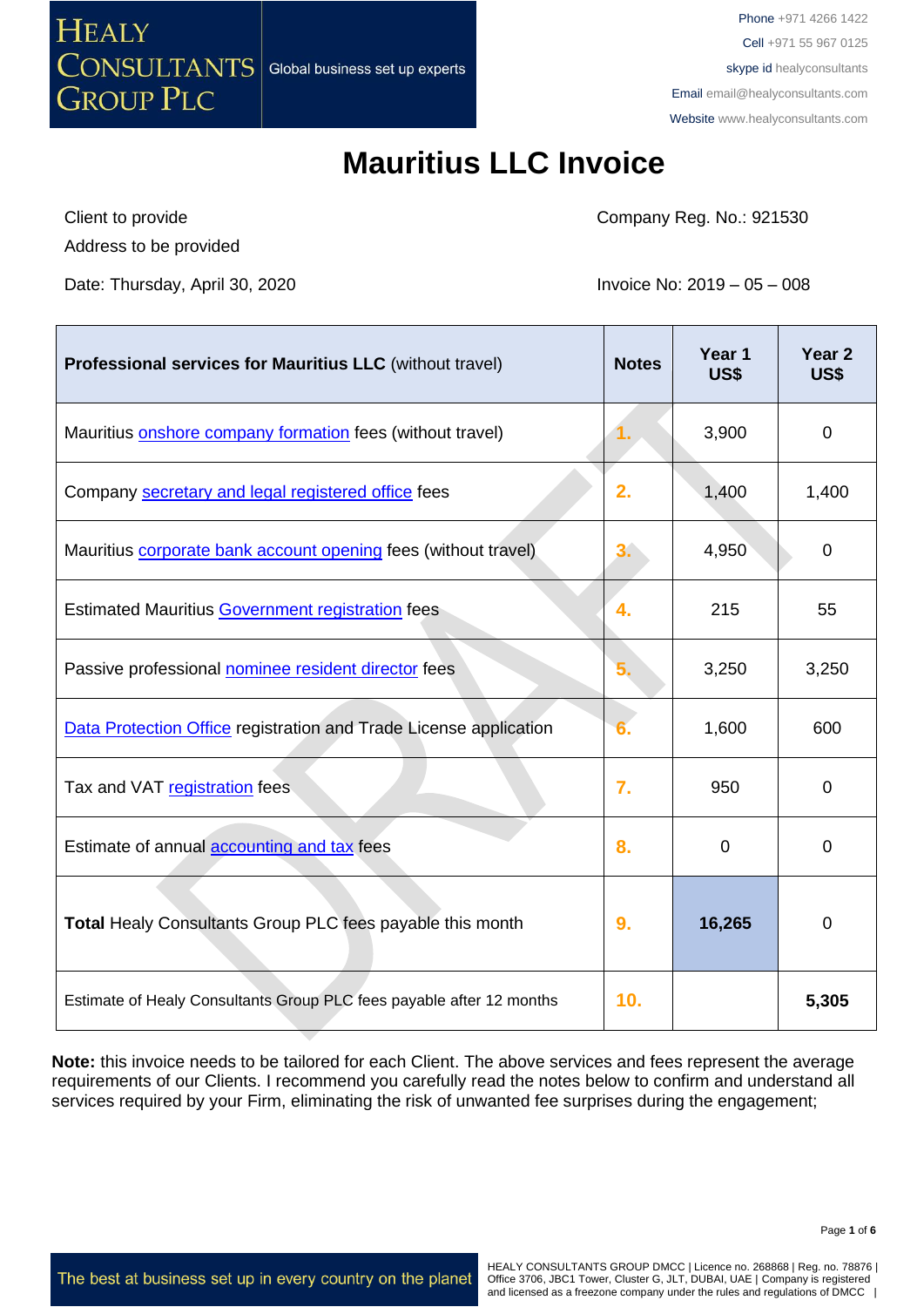**HEALY**  $\overline{\text{CONSULTANTS}}{}|$  Global business set up experts **GROUP PLC** 

Phone +971 4266 1422 Cell +971 55 967 0125 skype id healyconsultants Email [email@healyconsultants.com](mailto:EMAIL@HEALYCONSULTANTS.COM) Website [www.healyconsultants.com](http://www.healyconsultants.com/)

# **Mauritius LLC Invoice**

#### *Notes to invoice above*

**1.** Healy Consultants Group PLC fees to efficiently and effectively complete Mauritius company registration within two [weeks](http://www.healyconsultants.com/mauritius-company-registration/fees-timelines/) by i) choosing the optimum regulatory license for our Client's business activities ii) reserving a company name with the Mauritius Corporate and Business Registration [Department](../../../Downloads/companies.govmu.org/) iii) settling our accountant and lawyer fees and iv) preparing a high quality company incorporation application for [Corporate and Business Registration Department;](file://///DISKSTATION/SharedFolder/CRO%20Jurisdictions/Africa/Mauritius/Invoice/latest%20invoice/companies.govmu.org/)

All [engagement fees](http://www.healyconsultants.com/company-registration-fees/) (click link) are agreed and paid up front and agree to the fees published on our country web pages. Consequently, there are no hidden fees, surprises or ambushes throughout the engagement. All engagement deadlines are agreed up front in the form of a [detailed project plan,](http://www.healyconsultants.com/index-important-links/example-project-plan/) mapping out [deliverables](http://www.healyconsultants.com/deliverables-to-our-clients/) by week throughout the engagement term;



Every week during the engagement, Healy Consultants Group PLC will email our Client a [detailed](http://www.healyconsultants.com/index-important-links/weekly-engagement-status-email/)  [status update.](http://www.healyconsultants.com/index-important-links/weekly-engagement-status-email/) Our Client is immediately informed of engagement problems together with solutions. Your dedicated engagement manager is reachable by phone, Skype, live chat and email and will communicate in your preferred language;

[Effective 1 July](https://www.ey.com/gl/en/services/tax/international-tax/alert--mauritius-issues-regulations-on-substance-requirements-and-computation-of-income-for-cfc-purposes) 2019, the Mauritius Government issued the Income Tax (Amendment No. 2) Regulations 2019 (the Regulations) which requires all Mauritius entities to fulfil economic substance requirements by **i)** employing local staff, **ii)** leasing a physical office, **iii)** conducting core incomegenerating activity in the country incurring a minimum expenditure proportionate to its level of activiites;

**2.** In accordance with the [Mauritius Companies Act section 164,](http://www.tridenttrust.com/pdfs/mau_comp_act_2001.pdf) each Mauritius limited liability company must appoint a company secretary, who may be a natural person or a body corporate, but the company secretary must be resident in Mauritius. Healy Consultants Group PLC will act as your Mauritius company secretary, for which our annual responsibilities include **i)** preparing and filing the legal annual return; **ii)** securely maintaining company records; **iii)** liaising with the Mauritius government on our Client's behalf; **iv)** legal filing of changes of company structure; and **v)** reminding our Client of statutory deadlines;

In accordance with [Mauritius Companies Act section 187,](http://www.tridenttrust.com/pdfs/mau_comp_act_2001.pdf) a Mauritius company shall as from the date of its incorporation have a legal registered office in Mauritius, to which all official government communications and notices may be addressed. To comply with this statutory requirement, Healy Consultants Group PLC' Mauritius office will be the registered office address for your company. Thereafter, this address will be used to receive government correspondence including **i)** tax letters **ii)** notice of the legal annual return; and **iii)** all government communications. Most of our Clients wish to place [Healy Consultants Group PLC'](http://www.healyconsultants.com/corporate-outsourcing-services/company-secretary-and-legal-registered-office/) office address on invoices, contracts, websites and business cards;

**3.** Healy Consultants Group PLC will be pleased to open a Mauritius corporate bank account without our Client travel. It is a time consuming task, and Healy Consultants Group PLC will shelter our Client from the associated administrative challenges. As you can appreciate, it is a difficult task to obtain bank account approval through a newly formed company when shareholders, directors and bank signatories reside overseas. Healy Consultants Group PLC will prepare a business plan for the bank to optimize the probability of corporate bank account approval.

Depending on our Client's business and nationality, there is a 20% probability the banks will request a bank signatory to travel for a one hour bank interview. Healy Consultants Group PLC will try its best to negotiate with the bank for a travel exemption. If our Client must travel to Mauritius for corporate bank account opening, Healy Consultants Group PLC will refund our Client US\$950;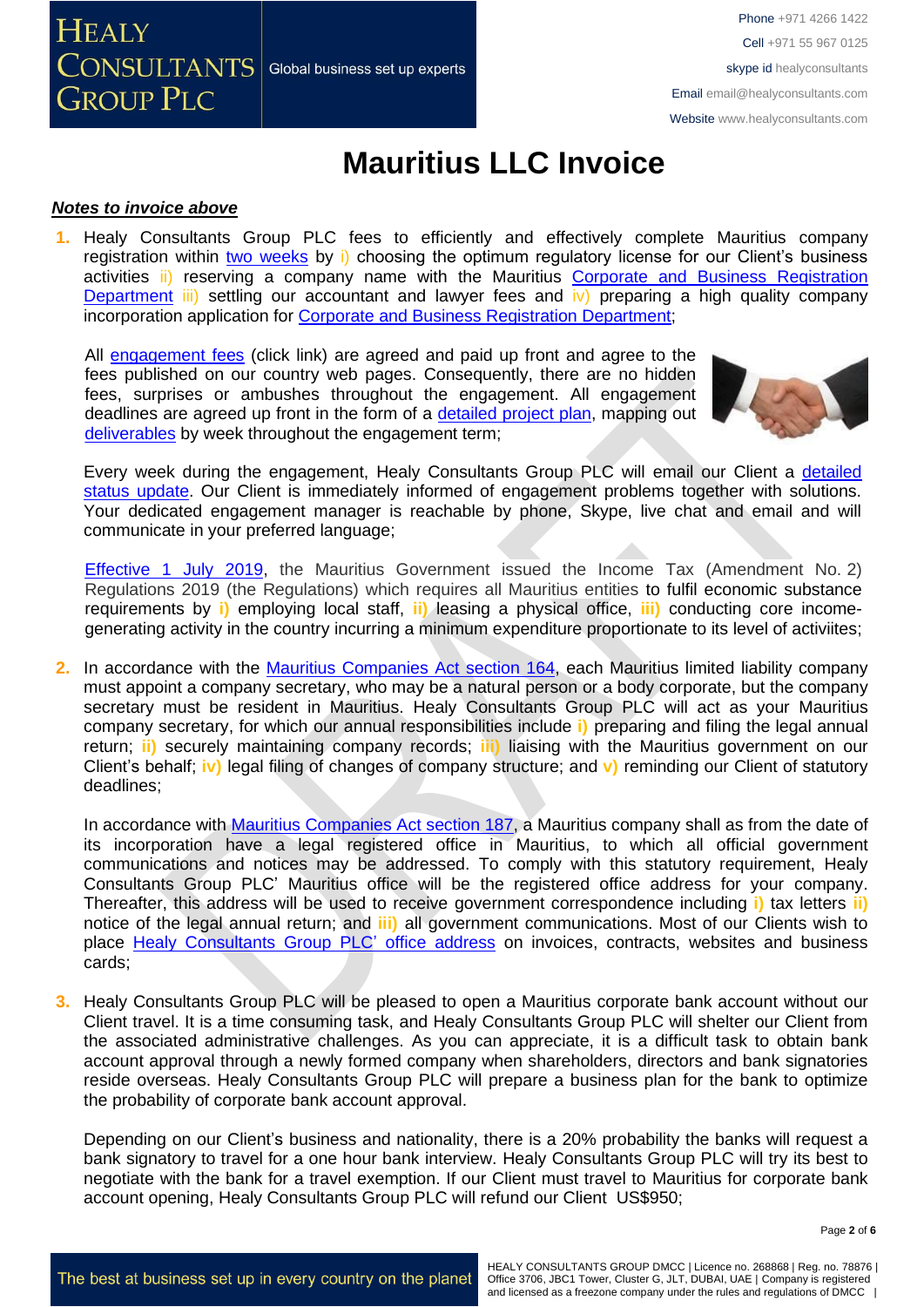**HEALY**  $\overline{\text{CONSULTANTS}}\vert$  Global business set up experts **GROUP PLC** 

Phone +971 4266 1422 Cell +971 55 967 0125 skype id healyconsultants Email [email@healyconsultants.com](mailto:EMAIL@HEALYCONSULTANTS.COM) Website [www.healyconsultants.com](http://www.healyconsultants.com/)

# **Mauritius LLC Invoice**

If our Client is not comfortable with only a Mauritius corporate bank account, Healy Consultants Group PLC will be pleased to open [an international corporate bank account](http://www.healyconsultants.com/international-banking/) (click link) outside of Mauritius. Examples include New York, Germany, Liechtenstein, Austria, Bulgaria, South Africa, Australia, London, South America or Dubai. All banks will be top tier banks in these countries with excellent internet banking services. Example of our global banking partners include HSBC, Standard Chartered Bank, Citibank, Barclays, Standard bank, ANZ bank, VTB bank, UBS, Credit Suisse;

The banks enjoys ultimate power of approval of corporate bank account applications. Consequently, guaranteed success is outside of Healy Consultants Group PLC' control. What is inside our control is the preparation and submission of a high quality bank application that maximizes the likelihood of approval. To date, we enjoy a 100% approval record because of [our global banking relationships](http://www.healyconsultants.com/international-banking/corporate-accounts/) and determination.







Global banks continue to tighten corporate bank account opening procedures, their internal compliance departments completing more thorough due diligence of Clients. Consequently, our Clients should expect the bank account approval period to take up to 6 weeks. Furthermore, global banks now require evidence of proof of business in the country where the corporate bank account will be, including sales contracts or lease agreement;

- **4.** This fee is an estimate of government costs payable during your Firm's engagement. For transparency purposes, all government fee payments will be supported by original receipts and invoices. Examples of government costs include **i)** registration fees at the [Mauritius Registrar of Companies](http://mns.mu/cbris-companies.php) **ii)** issuance of a certificate of incorporation **iii)** issuance of the company seal and **iv)** registration with [Social Security.](../../../../../../../AppData/Local/Microsoft/Windows/INetCache/Content.Outlook/XRFLDTO1/socialsecurity.gov.mu/) Following engagement completion, Healy Consultants Group PLC will refund our Client any excess of funds received over actual Government costs paid;
- **5.** In accordance with the [Mauritius Companies](http://www.tridenttrust.com/pdfs/mau_comp_act_2001.pdf) Act section 132, each Mauritius limited liability company must have at least one individual director ordinarily resident in Mauritius. If required, Healy Consultants Group PLC will be pleased to provide your Firm with a professional passive nominee director in Mauritius. Our fee amounts to US\$3,250 per annum;
- **6.** In accordance with Mauritius law, each entity must register with the Data Protection Office and secure the applicable Trade License from ROC. Healy Consultants fees to timely complete our Client's domestic company for these mandatory registrations within 6 weeks after company registration;
- **7.** In accordance with Mauritius law, each entity must register for tax at the [Mauritius tax authority.](http://www.mra.mu/) VAT registration is mandatory if the company's sales in Mauritius exceeds an annual amount of US\$170,000 (MUR6 million). All local employees must also be registered with MRA for NPF and NSF. If required, our additional one time fee will be US\$150 per employee registration;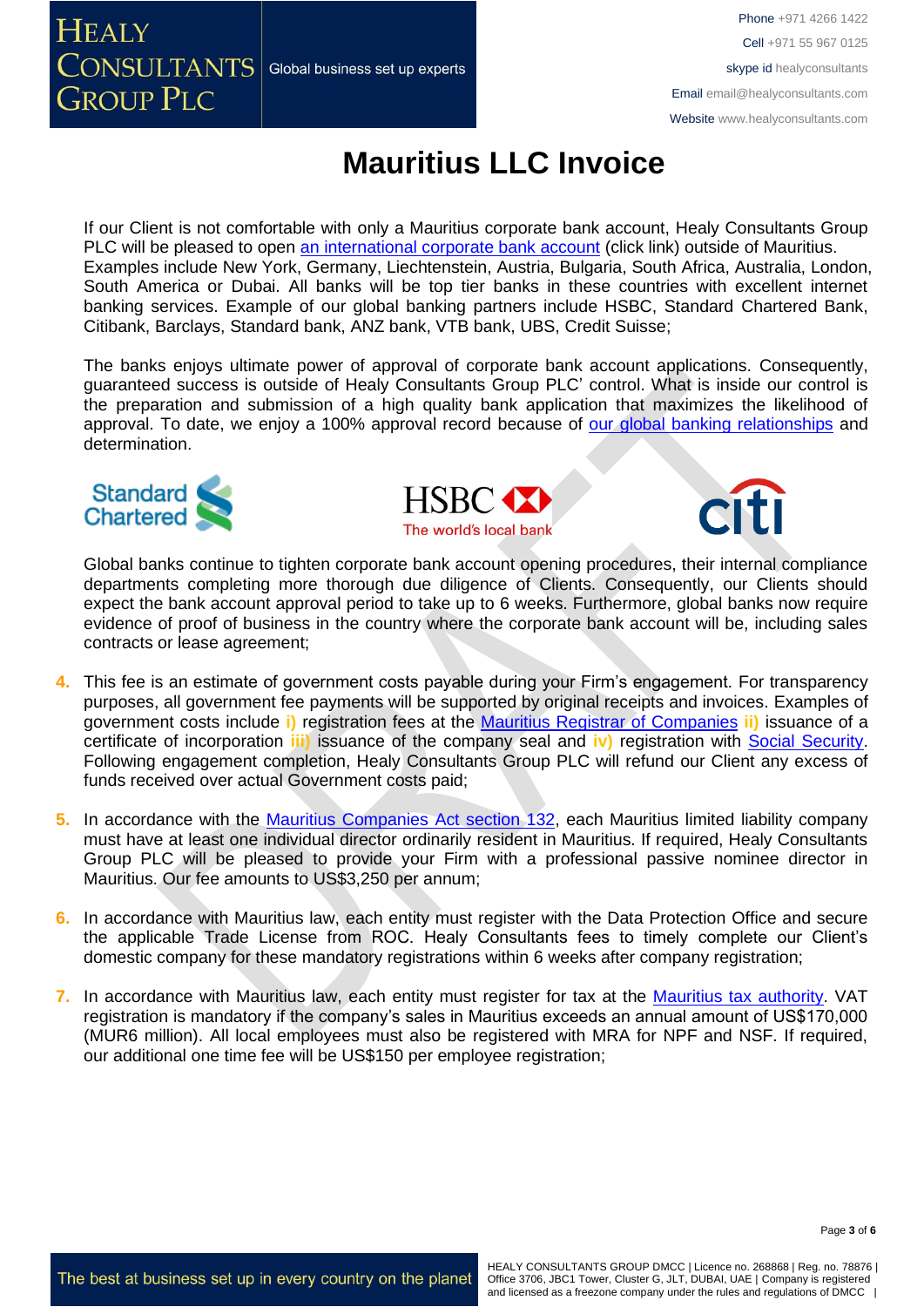**HEALY**  $\overline{\text{CONSULTANTS}}{}|$  Global business set up experts **GROUP PLC** 

Phone +971 4266 1422 Cell +971 55 967 0125 skype id healyconsultants Email [email@healyconsultants.com](mailto:EMAIL@HEALYCONSULTANTS.COM) Website [www.healyconsultants.com](http://www.healyconsultants.com/)

## **Mauritius LLC Invoice**

8. For an active trading company, these **accounting and tax fees are an** estimate of Healy Consultants Group PLC fees to efficiently and effectively discharge your annual company accounting and tax obligations. Following receipt of a set of draft accounting numbers from your company, Healy Consultants Group PLC will more accurately advise accounting and tax fees. For a dormant company, Healy Consultants Group PLC fees are only US\$950;



- **9.** All fees quoted in this invoice correspond to fees quoted [on Healy Consultants Group PLC'](http://www.healyconsultants.com/company-registration-fees/) website. Please review this invoice carefully to identify errors. During the rush of the business day, it is possible that Healy Consultants Group PLC inadvertently made fee calculation errors, typing errors or omitted services or omitted historic fee payments from Clients. In the unfortunate event you identify invoice errors, please revert to me directly re the same. I apologize in advance if I or my staff made invoice errors;
- **10.** Assuming our Clients re-engage Healy Consultants Group PLC in year 2, this fee is an estimate of the fees payable next year, 12 months after the date of company registration;
- **11.** The fees quoted in this invoice are a prediction of the fees required to efficiently and effectively complete this engagement in a timely manner. If during the engagement Healy Consultants Group PLC realizes that the project is more complex than anticipated, requiring a large additional investment of time, my Firm will revert to request additional fees. If Healy Consultants Group PLC completes the engagement faster and more easily than expected, Healy Consultants Group PLC is happy to refund some fees to our Client;
- **12.** Engage Healy Consultants Group PLC to [project manage](http://www.healyconsultants.com/project-manage-engagements/) business set up in all country on the planet. We are the best in the [world](http://www.healyconsultants.com/best-in-the-world/) at what we do, timely completing the  $A$  to  $Z$  of every country engagement;
- **13.** A Mauritius onshore LLC is a tax resident company. Consequently, corporate income tax and corporate social responsibility are payable annually at rates of 15% and 3% respectively;
- **14.** In accordance with the [Mauritius Companies Act section 21,](http://www.tridenttrust.com/pdfs/mau_comp_act_2001.pdf) the issued share capital of US\$1 must be deposited to the company account upon company formation;
- **15.**If our Client and Healy Consultants Group PLC properly plan this engagement, our Clients' will *not* have to travel during this engagement. Healy Consultants Group PLC will efficiently complete company registration and corporate bank account opening in a timely manner without our Client presence. Instead, our Client will need to **i**) sign and get documents legalized in the embassy in their country of origin and **ii)** courier the originals to Healy Consultants Group PLC office;



- **16.** Depending on our Client's business and nationality, the Mauritius Government may require a regulatory license to carry on your business in the country. Healy Consultants Group PLC will assist our Client secure license approval; there may be additional engagement fees. However, the Government enjoys ultimate power of approval of company registrations and business licenses;
- **17.** If our Client requires non-resident nominee shareholder and director [services,](http://www.healyconsultants.com/corporate-outsourcing-services/nominee-shareholders-directors/) Healy Consultants Group PLC will be pleased to assist. Our fee for professional, passive nominee corporate shareholder amounts to US\$2,100 per annum. Our fee to be both nominee director and shareholder amounts to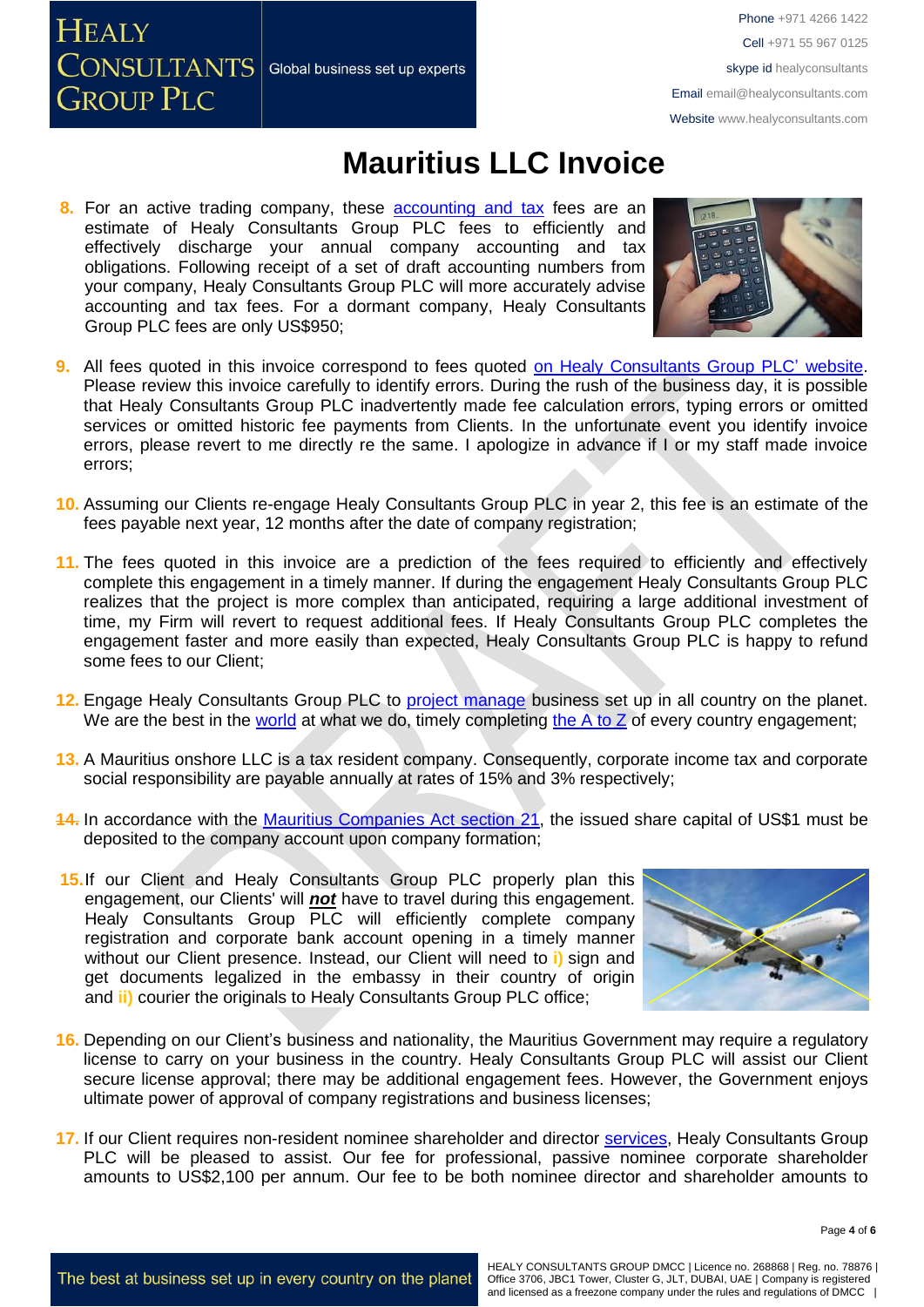**HEALY**  $\overline{\text{CONSULTANTS}}{}|$  Global business set up experts **GROUP PLC** 

Phone +971 4266 1422 Cell +971 55 967 0125 skype id healyconsultants Email [email@healyconsultants.com](mailto:EMAIL@HEALYCONSULTANTS.COM) Website [www.healyconsultants.com](http://www.healyconsultants.com/)

# **Mauritius LLC Invoice**

US\$6,600 per annum. Being the sole shareholders and sole director of a Client's company exposes Healy Consultants Group PLC to reputation, litigation and financial risk;

- **18.** If required, Healy Consultants Group PLC will be pleased to assist your firm to secure employee visa approvals. Our fee is US\$3,950 for the first employee, US\$2,950 for the second employee, US\$1,950 per employee thereafter. Our employee visa fees includes preparation of a quality visa application and submitting to the immigration officers. The Government enjoys ultimate power of approval of visa applications. Consequently, guaranteed success is outside of Healy Consultants Group PLC' control. What is inside our control is the preparation and submission of a high quality immigration visa application that maximizes the likelihood of visa approval;
- **19.** Some of our Clients request our Firm to provide temporary shared [office space](http://www.healyconsultants.com/virtual-office/) for 6 months until their business premises is found. If your Firm requires this service, our one-time fee is US\$950. Monthly rental thereafter is paid to the landlord, independently of Healy Consultants Group PLC;
- **20.** Monthly Government tax obligations include **i)** monthly salary payments and payroll reporting contributions to [Mauritius Social Security](../../../../../../../AppData/Local/Microsoft/Windows/INetCache/Content.Outlook/XRFLDTO1/socialsecurity.gov.mu/) **ii)** PAYE calculation and NPF/NSF filling **iii)** monthly computation and filing of VAT **iv)** quarterly corporation tax provisional payments.

If you need our help, Healy Consultants Group PLC can complete monthly Government reporting for a monthly fee of US\$860 for up to 4 employees on payroll and bookkeeping under 50 transactions. Healy Consultants Group PLC monthly support will include i) receive in dropbox the monthly invoices from our client ii) label monthly bank statement transactions iii) preparation and submission of VAT returns and iv) submission of monthly employee payroll reporting;

- **21.** It is important our Clients are aware of their personal and corporate tax obligations in their country of residence and domicile. Let us know if you need Healy Consultants Group PLC help to clarify your local and international annual tax reporting obligations;
- **22.** Some of our Clients engage Healy Consultants Group PLC to [recruit](http://www.healyconsultants.com/corporate-outsourcing-services/how-we-help-our-clients-recruit-quality-employees/) local employees. We have a lot of experience in this area and we are quite skilled at securing quality candidates for our Clients';
- **23.** During the engagement, shareholders and directors' documents may need to be translated into the local language; before the Government and Bank approves company registration and corporate bank account opening respectively. Consequently, our Client should budget for possible additional translation and embassy attestation fees. Either our Client or Healy Consultants Group PLC can complete this administrative task;

As always, Healy Consultants Group PLC will negotiate with all third parties to eliminate or reduce additional engagement costs. For transparency purposes, all third party fee payments will be supported by original receipts and invoices. Examples of possible third party payments include **i)** embassy fees **ii)** notary public costs **iii)** official translator fees;

24. Some of our Clients require an *immediate country solution*. With this strategy, within a day Healy Consultants Group PLC can supply our Client **i)** an existing dormant Mauritius company number and **ii)** an already approved Mauritius corporate bank account number and **iii)** a business address. Turnkey solutions are attractive to those entrepreneurs who wish to immediately close a country deal, sign a contract or invoice a customer;

Page **5** of **6**

The best at business set up in every country on the planet

HEALY CONSULTANTS GROUP DMCC | Licence no. 268868 | Reg. no. 78876 | Office 3706, JBC1 Tower, Cluster G, JLT, DUBAI, UAE | Company is registered and licensed as a freezone company under the rules and regulations of DMCC |